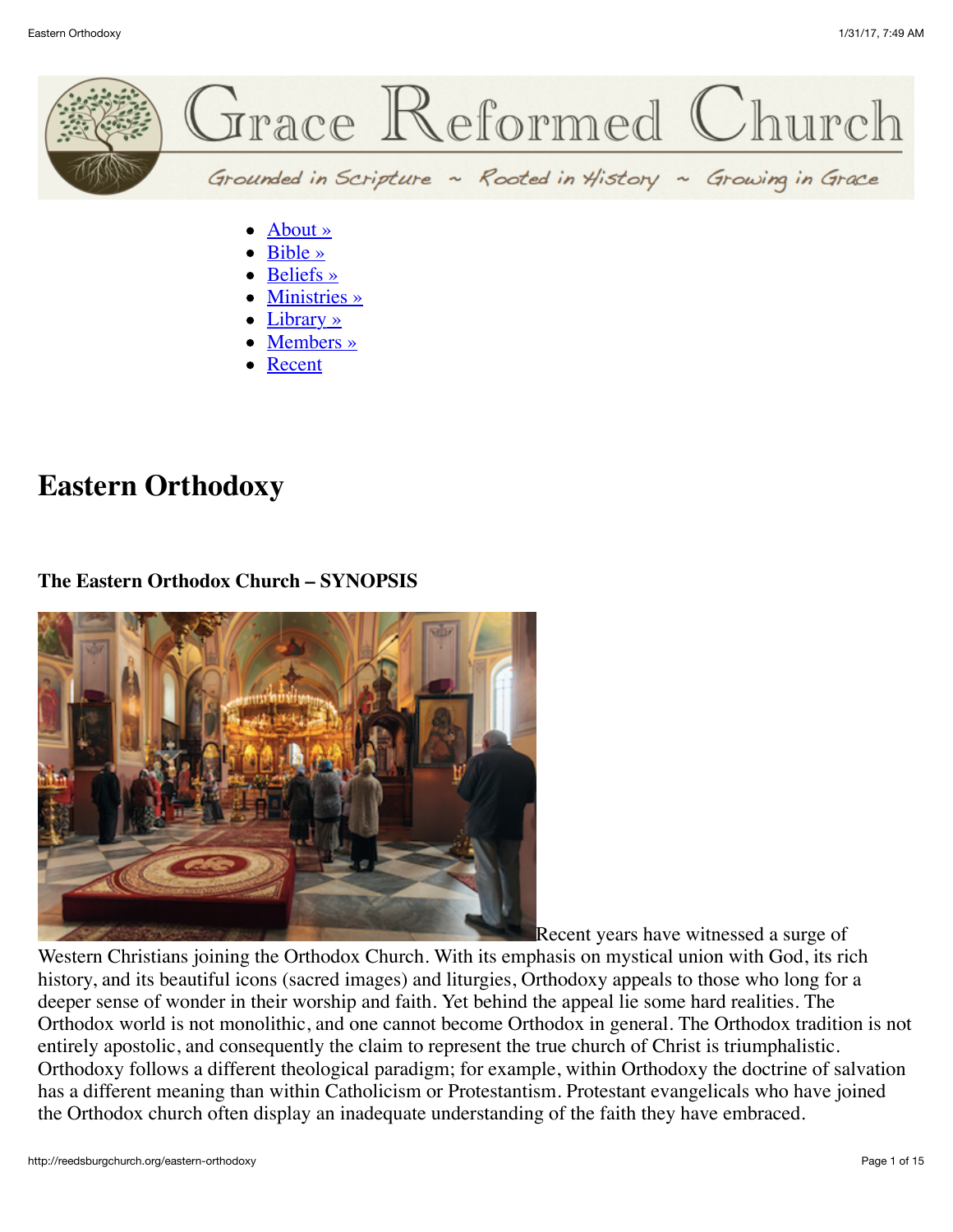In 1987, some 2,000 laypersons and clergy from 17 churches, including Lutherans, Pentecostals, Baptists, Independents, and others, embraced the Orthodox faith.<sup>1</sup> These new converts explained that the day they joined the Orthodox church was the glorious end of a long journey to find the true church of Christ. In the foreword to Peter Gillquist's book, *Becoming Orthodox*, Bishop Maximos Agiorgoussis argued, "The researchers had no difficulty in realizing that…the only body which meets the criteria of the Church founded by Christ, the Church of apostolic tradition, faith and practice, is today's Holy Orthodox Church of Christ."<sup>2</sup>

Metropolitan Philip Saliba, head of the Antiochian Orthodox Churches of North America, hailed the event as having historic significance: "Not in your lifetime, not in my lifetime, have we ever witnessed such a mass conversion to Holy Orthodoxy." Then he added, "Last week I said to evangelicals, 'Welcome home!' Today I am saying, 'Come home, *America*! Come home to the faith of Peter and Paul.'"<sup>3</sup>

Another speaker proclaimed, "Our fathers embraced this Orthodox Christian faith and brought it to America. Now it's our turn to bring America — and the West — to Orthodox Christianity."<sup>4</sup> Since 1987 many others have followed the Eastern trail. Some well-known apologists of this new trend are urging the Orthodox to mount a crusade to win America to Christ.<sup>5</sup> Reading such claims, one cannot avoid asking if such statements are based on solid historical and theological arguments or if this movement is yet another religious diversion.

# **The Eastern Orthodox Church – ORTHODOX FAITH OR FAITHS?**

In *Becoming Orthodox*, Peter Gillquist asserts, "The Orthodox church…miraculously carries today the same faith and life of the Church of the New Testament."<sup>6</sup> The presupposition behind this statement is that the Orthodox church is a unified body that speaks with one voice. In fact, Orthodoxy is not a monolithic bloc that shares a unified tradition and church life. The phrase "Eastern Orthodoxy," commonly used to describe the Orthodox faith, actually refers to the dominant churches of Eastern Europe. In a broad sense, the Eastern tradition comprises all the Christian churches that separated at an early stage from the Western tradition (Rome) in order to follow one of the ancient patriarchies (Jerusalem, Antioch, Alexandria, and Constantinople).

During the twentieth century, these churches not only have spread throughout all continents, but also have penetrated many cultures that have not been traditionally associated with the Eastern tradition. Generally speaking, these churches can be grouped into one of the following:

1.*The Orthodox churches in the Middle East*. These belong to the most ancient oriental ecclesiastical units, and they include the Patriarchies of Constantinople (modern Istanbul), Alexandria (Egypt), Antioch (Syria and Lebanon), Jerusalem (Jordan and the occupied territories), the Armenian Catholicossates of Etchmiadzin (former Soviet Republic) and Cilicia (Lebanon), the Coptic Orthodox church (Egypt), and the Syrian Orthodox church (Syria, Beirut, and India).<sup>7</sup>

2.*The Orthodox Churches in Central and Eastern Europe*. Both culturally and theologically, these churches follow closely the Byzantine (Constantinopolitan) tradition. Generally known as "Eastern Orthodoxy," they include the autonomous churches of Russia, Romania, Serbia, Greece, Bulgaria, Georgia, Cyprus, the Czech Republic, Slovakia, Poland, Albania, and Sinai.<sup>8</sup>

3.*The Orthodox Diaspora*. Organized outside the traditional Orthodox countries, these ecclesiastical communities are found in Western Europe, North and South America, Africa, Japan, China, and Australia.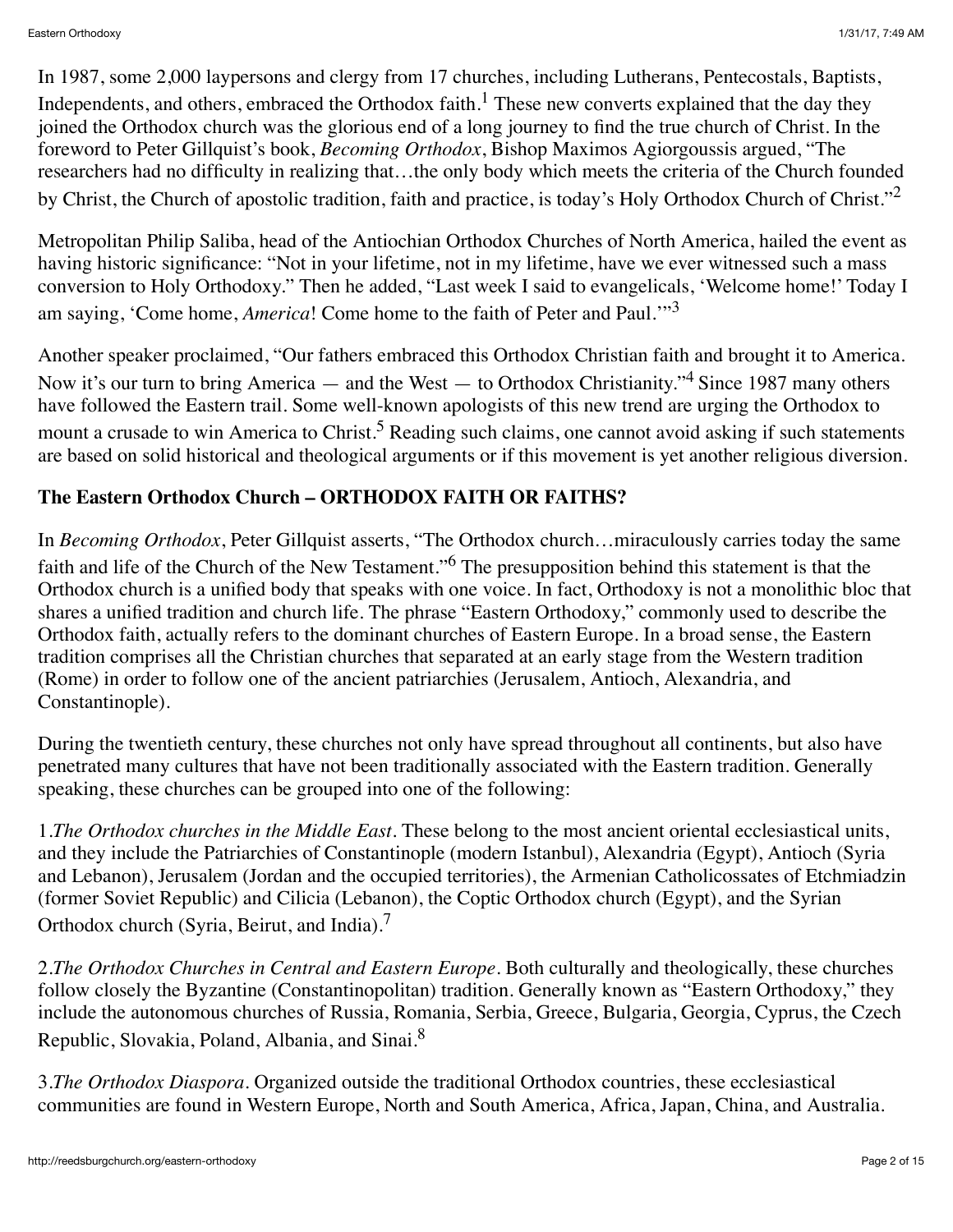These churches have significant theological, ecclesiastical, and cultural differences among themselves. For example, the fifth-century Monophysite controversy over whether Christ has two natures or one separated the Byzantine church from the ancient Eastern churches. Furthermore, the Eastern churches disagree on the date for Easter and the legitimacy of church hierarchy and sacraments. As a result of such differences, the Eastern churches have parallel ecclesiastical structures not only in the same country but even in the same city, thus disregarding the rule of one bishop in one city.

Culturally, in addition to differing local liturgical traditions, the link between church and nation that became characteristic of Eastern Orthodoxy led to the founding of churches on ethnic principles. Most of the churches understand themselves as the real protector of their individual nations, people, and cultures. Despite political benefits, the church-nation relationship raises questions regarding the universality and the unity of the church, particularly in times of political or military tension between nations supported by sister Orthodox churches.

Despite triumphalistic claims of Orthodox apologists that they embody the true apostolic faith, in reality there is a cluster of conflicting traditions, theologies, and ecclesiastical structures. Protestant evangelicals in America who were eager to embrace the Orthodox faith soon discovered that Orthodox churches in America are divided. In fact, their liturgies are spoken in their national languages and they are hesitant to welcome outsiders.<sup>9</sup> For example, Frank Schaeffer, a passionate promoter of Orthodoxy, concluded that one side of the Orthodox church in America is a "sort of social-ethnic club," infected with nominalism, materialism, ethnic pride, exclusivism, and indifference to the sacraments.<sup>10</sup>

## **The Eastern Orthodox Church – IS THE ORTHODOX FAITH APOSTOLIC?**

Like evangelical Protestants, the Orthodox believe all theological knowledge is based upon God's selfrevelation. The Orthodox, however, argue that this revelation is conveyed to the world not only through Scripture but also through Apostolic Tradition; that is, Christ entrusted the divine revelation to the apostles, and they entrusted it to the church, which became the custodian and the interpreter of revelation. This heritage, or *Deposit of Faith*, is not to be understood as a set of normative doctrines but as a new reality or new life made available to the world by the incarnation of the Word and through the operation of the Holy Spirit.<sup>11</sup>

Generally speaking, the Orthodox hierarchy affirms that the Orthodox churches have kept the *Deposit of Faith* undistorted, just as the apostolic church received it.<sup>12</sup> Under the influence of modern scholarship, however, a growing number of Orthodox theologians affirm that the Apostolic Tradition underwent transformations in the process of transmission and interpretation that resulted in the formation of a distinct ecclesiastical (church) tradition. Although these two traditions are not mutually exclusive, the Greek Orthodox theologian C.Konstantinidis, who is very active within the ecumenical movement, asserts that the "Apostolic Tradition is also ecclesial, but the ecclesiastical is large enough to contain some other forms of tradition, which are forms of tradition *in the Church*, but not directly apostolic."13 This raises questions about the distinction between the two forms of tradition: Apostolic and ecclesiastical.

While all Orthodox scholars agree on the concept of the Apostolic Tradition, they disagree concerning both the mode of transmission and the content of what has been handed down. Generally speaking, there are two theories that attempt to explain this process: first, the "two-source" theory, which has been dominant in the Orthodox world since the Middle Ages; and second, the "one-source" theory, which is widely accepted among Orthodox scholars who participate in the ecumenical dialogue.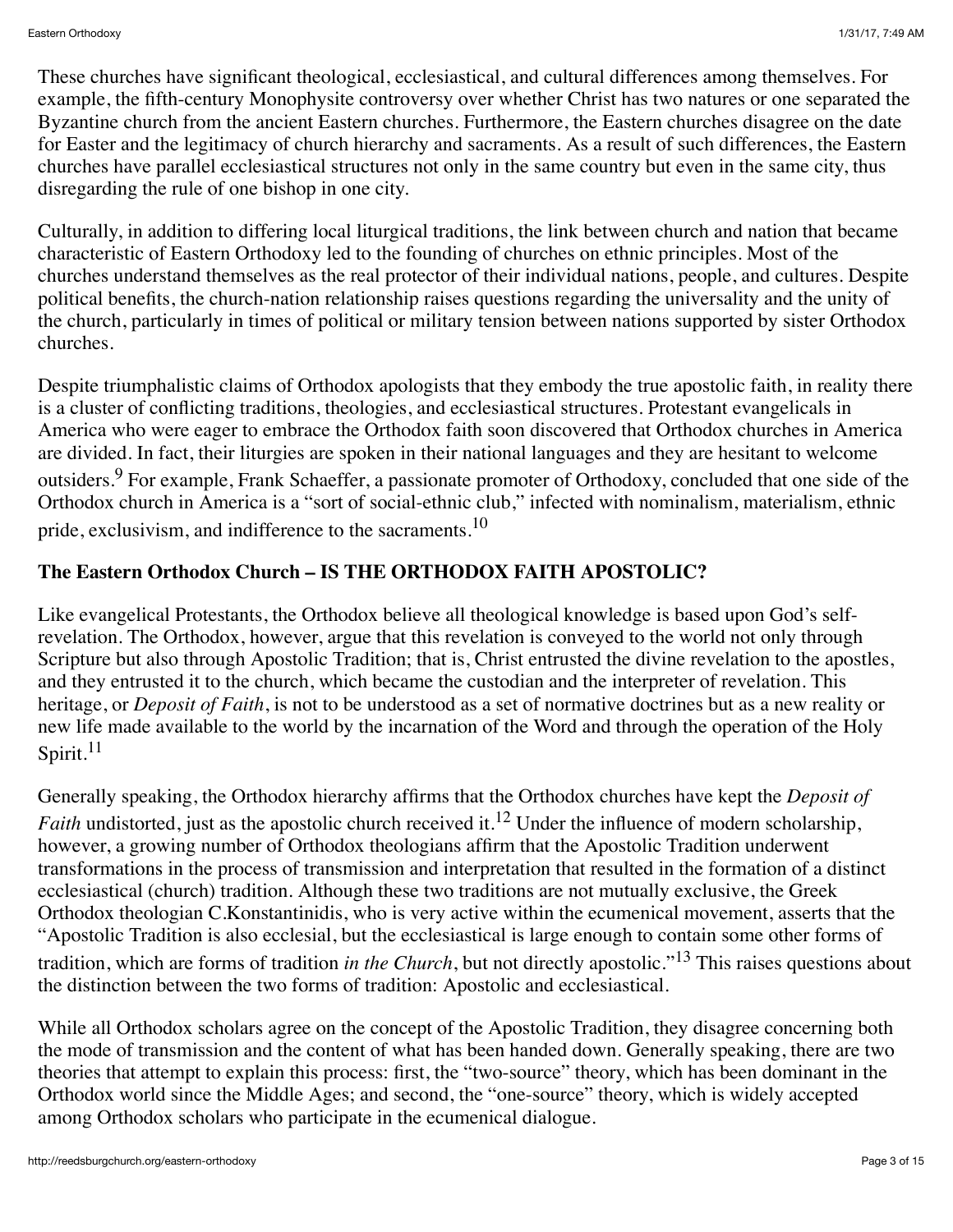## **The "Two-Source" Approach**

The Roman Catholic church at the Council of Trent (1546-1563) declared that "both saving truth and moral discipline" are "contained in the written books and the unwritten traditions, and it belongs to holy mother church…to judge of the true sense and interpretation of the Holy Scriptures."14 This declaration strongly influenced the two-source approach.

Similarly, the Orthodox claim that the content of revelation has been transmitted in the Scriptures *and* the Holy Tradition. The *1962 Almanac* of the Greek Archdiocese of North and South America states, "Eternal truths are expressed in the Holy Scripture and the Sacred Tradition, both of which are equal and are represented pure and unadulterated by the true Church established by Christ to continue His mission: man's salvation."<sup>15</sup> Advocates of this view argue that the church received revelation in the form of oral tradition, which was prior to Scripture and from which the content of the New Testament was compiled. Since the New Testament does not contain the *whole* revelation, the church has guarded the Deposit of Faith both in the written and unwritten tradition of the Word of God. The last of the inspired apostles completed the written tradition that formed the canon of the New Testament. Meanwhile, the unwritten tradition has been preserved in the church "first orally and then in the form of the literary monuments, as the great Tradition of the Church."16 Konstantinidis continues, "Only in a perspective such as this can one understand why we, Orthodox, consider Holy Scripture and Holy Tradition as two sources of revelation of equal weight and authority, as two equivalent sources of dogma and of supernatural faith."<sup>17</sup>

In other words, neither Scripture nor Tradition independently contain all the facts of revelation or the key for accurate interpretation of those facts. Archbishop Michael of the Greek Archdiocese of North and South America asserts: "There exists in Tradition elements which, although not mentioned in the New Testament as they are in the Church today, are indispensable to the salvation of our souls."<sup>18</sup> This approach claims that there is no conflict between these two sources. Indeed, they are viewed as complementary because both are legitimate expressions of the source of ultimate authority — that is, the self-disclosure of God. Yet Konstantinidis distinguishes between the Holy Tradition, which concerns the faith and has the same authority as Scripture, and the ecclesiastical tradition, which is changeable and has only relative authority. Such a distinction requires further clarification concerning the origin, content, and theological use of the ecclesiastical tradition.

#### **The "One-Source" Approach**

Other Orthodox theologians repudiate the two-source view on the grounds that it introduces an unnecessary dichotomy. The 1976 Moscow Agreed Statement (between Anglicans and Orthodox) says, "Any disjunction between Scripture and Tradition such as would treat them as two separate 'sources of revelation' must be rejected. The two are correlative…Holy Tradition completes Holy Scripture….By the term Holy Tradition we understand the entire life of the Church in the Holy Spirit."<sup>19</sup>

According to this view, Holy Scripture is simply part of the Holy Tradition. Nevertheless, this approach calls for clarification concerning the relationship between Tradition and Scripture. Orthodox scholar Timothy Ware (who at his ordination as an Orthodox priest in 1966 received the name Kallistos Ware), for instance, argues that the church must decide this issue because Scripture is not an authority set up *over* the church, but lives and is understood *within* the church. "Scripture owes its authority to the Church. It is the Church likewise that alone constitutes the authoritative interpretation of the Bible…the decisive criterion for our understanding of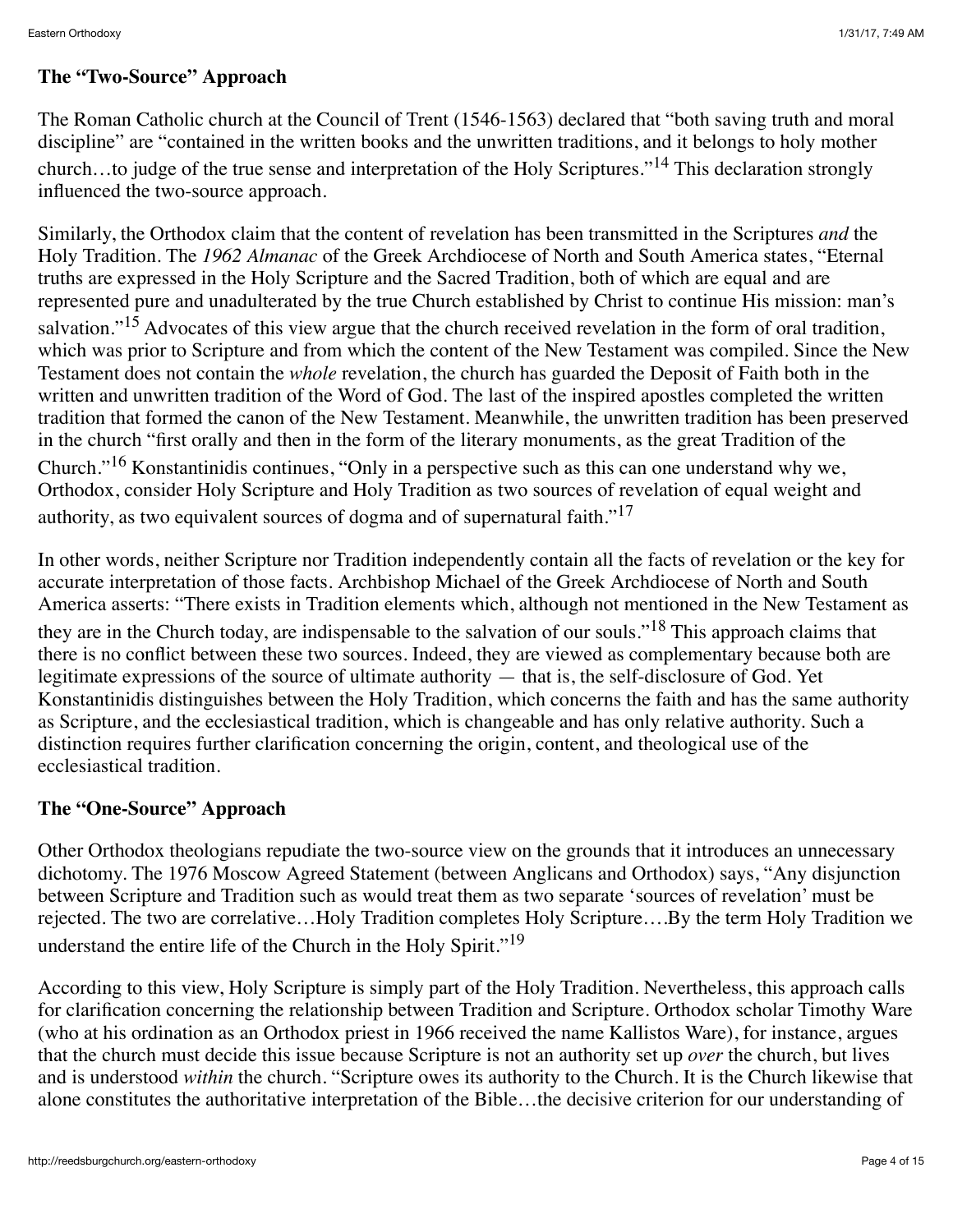## Scripture is *the mind of the Church*."20

Yet, as Orthodox theologian E.Clapsis asserts, even when Orthodox scholars agree that the church is the only agency to give authentic interpretation to Scripture, disagreements continue concerning the *how* of this interpretation.21 Despite such disagreements, all Orthodox scholars believe the church has absolute authority to interpret and teach God's revelation. The teaching organ of the church is the episcopate (bishops) individually and in councils. Their teaching is authoritative because it is grounded in the *infallibility* of the church.<sup>22</sup>

If the Orthodox church is infallible, the teachings of its churches must necessarily be consistent and coherent. To determine whether this is the case we need to investigate the content of Tradition.

#### **The Eastern Orthodox Church – The Content of Tradition**

Orthodox scholars do not always speak the same language when they refer to the content of Tradition. This is true not only between adherents of the one-source and two-source approach but also among those who belong to the same trend.

Konstantinidis and Archbishop Michael, for example, belong to the two-source trend, and yet disagree concerning the content of Tradition. Konstantinidis affirms that Tradition includes: (1)the valid and authentic interpretation of Scripture in the church; (2)official formulations and confessions of faith; (3)the formulations, definitions, and creeds of the Ecumenical Councils; (4)the larger accords of the teachings of the Fathers and ecclesiastical authors (*Consensus Patrum*); and (5)the forms, acts, and institutions and liturgies of the early church. Everything else can be ecclesiastical tradition, but "not the Holy Tradition of dogma and saving faith."<sup>23</sup> Except for the definitions of the Ecumenical Councils, however, the Eastern Orthodox church has never formally accepted the points in Konstantinidis's diagram. Moreover, after the Council of Chalcedon (451), the non-Byzantine Eastern churches did not participate in the councils considered ecumenical by the Byzantine Orthodox.

Alternatively, Archbishop Michael affirms that the oral tradition was handed on "from generation to generation until it was embodied and codified in the works of the major Fathers of the Church and in the resolutions of the seven Ecumenical and the ten local synods of the Church."24 Since Archbishop Michael indicates neither who are the major Fathers nor which are the ten local councils, it is again impossible to distinguish between the Apostolic and ecclesiastical traditions. In the absence of such clarification, the church runs the risk of placing the canonical Scriptures on the same footing with a supplementary body of teachings and practices and of ascribing apostolic authority to certain teachings and practices that could well have merely ecclesiastical origin.<sup>25</sup>

Similar disagreements exist among those who follow the one-source theory. Ware asserts that Tradition includes: (1)the Bible, (2)the Seven Ecumenical Councils and the Nicene-Constantinopolitan Creed, (3)local councils, (4)the Fathers, (5)the liturgy, (6)canon law (officially established church rules governing faith and practice), and (7)icons.<sup>26</sup> In order to avoid conflicting authorities within Tradition, he proposes a "hierarchy" of Tradition within the church. The contemporary church is the final authority in interpreting the Scriptures, the later councils, and the Fathers, while the definitions of the Ecumenical Councils are taken as irrevocable.<sup>27</sup> He considers the liturgy and icons beyond any question, while canon law is subject to change by the contemporary church.<sup>28</sup>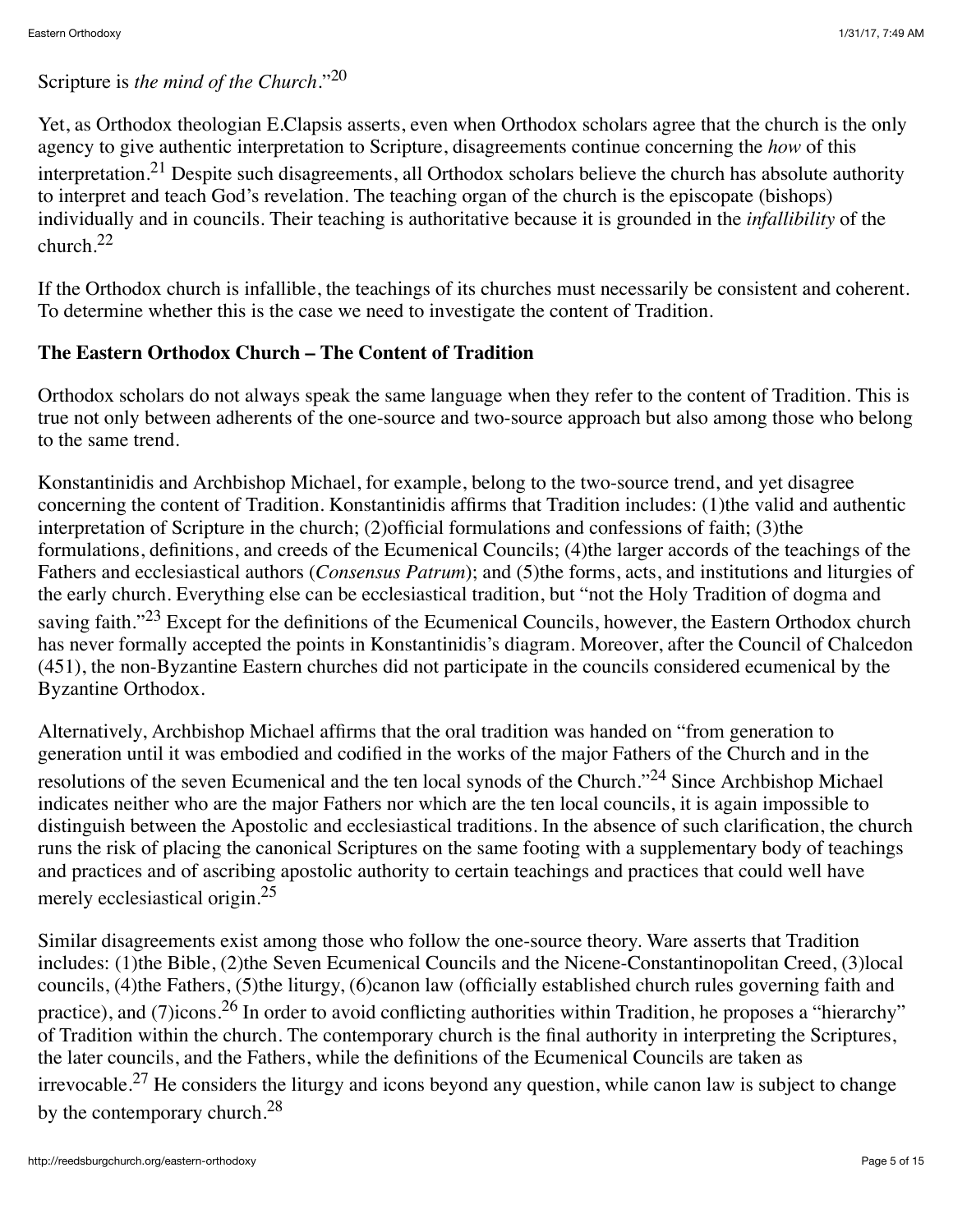Alternatively, other adherents of the one-source approach argue, "By the term Holy Tradition we understand the entire life of the Church in the Holy Spirit. This tradition expresses itself in dogmatic teachings, in liturgical worship, in canonical discipline, and in spiritual life.<sup> $29$ </sup>

Clapsis notes, "The Orthodox Church has only a small number of dogmatic definitions, forming the profession of faith obligatory for all its members. Strictly speaking, this minimum consists of the Nicene-Constantinopolitan Creed, which is read during baptismal service and the liturgy, and the definitions of the seven ecumenical councils."<sup>30</sup> Orthodox theologian John Meyendorff, however, adopts a less concise approach: "The Orthodox, when asked positively about the sources of their faith, answer in such concepts as the whole of Scripture, seen in the light of the tradition of the ancient Councils, the Fathers, and the faith of the entire people of God, expressed particularly in the liturgy. This appears to the outsiders as nebulous, perhaps romantic or mystical, and in any case inefficient and unrealistic."<sup>31</sup>

As we've seen, despite this bewildering variety of views, Orthodox scholars agree that certain teachings and practices are not apostolic. Ware asserts, "Not everything received from the past is of equal value, nor is everything received from the past necessarily true. As one of the bishops remarked at the Council of Carthage in 257 'The Lord said, I am the truth. He did not say, I am the custom.'"<sup>32</sup>

Rather than sorting through its heritage, the Orthodox church has preferred to hide behind the claim that the Holy Spirit guards it from errors. Hence, they fail to argue their claims effectively, whether historically or theologically. Moreover, Orthodox theologians avoid systematic formulation of their teachings, choosing instead a different approach to theology than that of Western Christianity.

## **The Eastern Orthodox Church – EAST AND WEST: TWO APPROACHES TO THEOLOGY**

As early as the second century, East and West developed distinct approaches to theology. The Western theological paradigm is creation-fall-redemption, while the Eastern is creation-deification, or *theosis*.

Under the influence of Augustine's interpretation of the apostle Paul, the West developed its theology on the legal relationship between God and humankind. This underlines the doctrine of justification with its implications for the Catholic doctrines of church, ministry, and canon law.<sup>33</sup>

Moreover, the Protestant Reformation emphasized the legal (forensic) aspect of humanity's relationship with God in its doctrines of the Fall and sin (transgression of God's law) and salvation (Christ's fulfilling the law in place of sinners and taking upon Himself its just penalty in their behalf so His own righteousness could be legally transferred [imputed] to them). Salvation cannot be earned or merited but is received by faith apart from good works. In order to be saved, each person needs to repent and trust in Christ.<sup>34</sup>

Alternatively, the East developed a mystical approach to theology: God cannot be known intellectually but only experientially. This approach to theology, known as the negative way, affirms that God is above human language and reason. "The negative way of the knowledge of God is an ascendant undertaking of the mind that progressively eliminates all positive attributes of the object it wishes to attain, in order to culminate finally in a kind of apprehension by supreme ignorance of Him who cannot be an object of knowledge."<sup>35</sup>

In other words, God is a mystery. This means that He is beyond our intellectual comprehension. He is totally and "wholly other," not only invisible but inconceivable.<sup>36</sup> Pseudo-Dionysius (c.late fifth, early sixth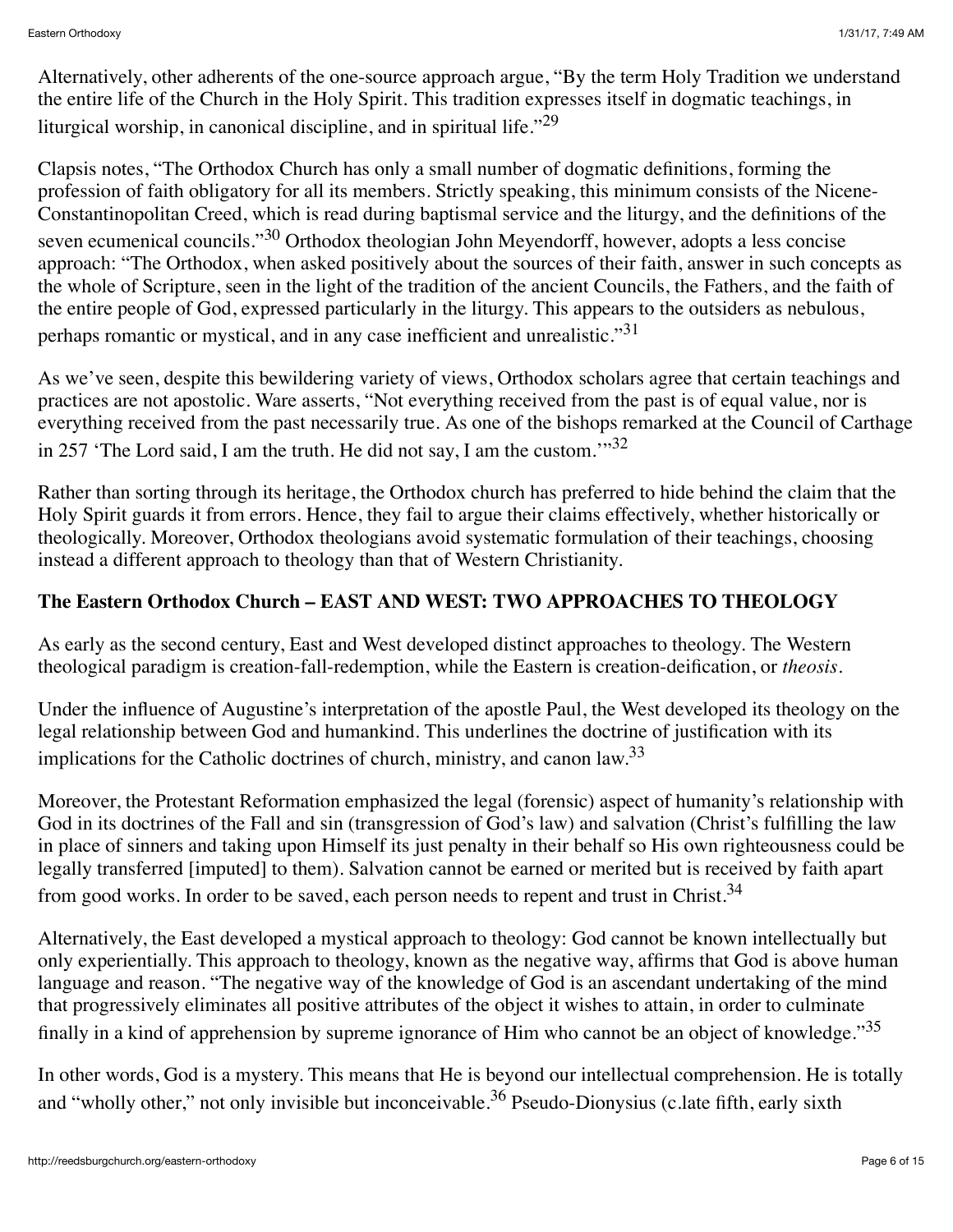centuries), the father of the negative way, explains it by pointing to Moses' ascent on the mountain in order to meet God:

It is not for nothing that the blessed Moses is commanded first to purification and then to depart from those who have not undergone this. When every purification is complete, he hears the many-voiced trumpets. He sees the many lights, pure and with the rays streaming abundantly. Then, standing apart from the crowds and accompanied by the chosen priests, he pushes ahead to the summit of the divine ascent. And yet he does not meet God himself, but contemplates, not him who is invisible, but rather where he dwells….Here renouncing all that the mind may conceive, wrapped entirely in the intangible and invisible, he belongs completely to him who is beyond everything. Here, being neither oneself nor someone else, one is supremely united by a completely unknowing inactivity of all knowledge, and knows beyond the mind by knowing nothing.<sup>37</sup>

Here, the emphasis lies not on developing theological systems but on the mystical union between God and the believer in the absence of all intellectual knowledge.<sup>38</sup> The purpose of theological knowledge and church practice (e.g., the sacraments) is to help the faithful attain mystical union with God or deification (*theosis*).

## **The Eastern Orthodox Church – The Doctrine of God**

In Orthodoxy, God is absolutely transcendent. This means God alone has existence in Himself, and He is separated from everything that exists outside Himself. Moreover, whatever exists "outside" God has not eternally co-existed with God as in monistic emanationist and dualistic philosophies, but has its existence in God's free will act of creation and providence. Ware argues that this absolute transcendence of God is affirmed by the "way of negation." Positive statements about God — such as God is good, wise, and just are true as far as they go; yet they cannot adequately describe the inner nature of the deity.<sup>39</sup> Although it is clear that God does exist, the mystery of His essence is beyond our intellectual capacities. Yet the Orthodox also believe God acts and intervenes directly in concrete historical situations.

In order to safeguard the absolute transcendence *and* the immanence of God, Orthodox theology distinguishes three aspects of God's being: (1)the indescribable and inaccessible divine essence (*ousia*); (2)the three divine Persons (*hypostases*); and (3)the uncreated energies (*energeiai*) inseparable from God's essence (as are the rays of the sun from the sun itself) in which He manifests, communicates, and gives Himself.<sup>40</sup>

Comparing this with other Christian traditions, Ware concludes, "Those brought up in other traditions have sometimes found it difficult to accept the Orthodox emphasis on the apophatic [negative] theology and the distinction between essence and energies. Yet apart from these two matters, Orthodox agree with the overwhelming majority of all who call themselves Christians. Monophysites and Lutherans, Restrains and Roman Catholics, Calvinists, Anglicans, and Orthodox: All alike worship one God in Three Persons and confess Christ as Incarnate Son of God."41 Nevertheless, these differences have significant implications for the doctrines of creation, sin, and salvation.

## **The Eastern Orthodox Church – The Doctrine of Creation**

The Orthodox church believes in *creatio ex nihilo* (creation from nothing); that is, God alone has existence in Himself; everything else has its existence through Him. Eastern Christianity believes the whole creation came into existence because of a free and loving act of the Triune God. Despite the fact that the Orthodox church never systematized its doctrine of the relationship between the Creator and creation, it seems the views of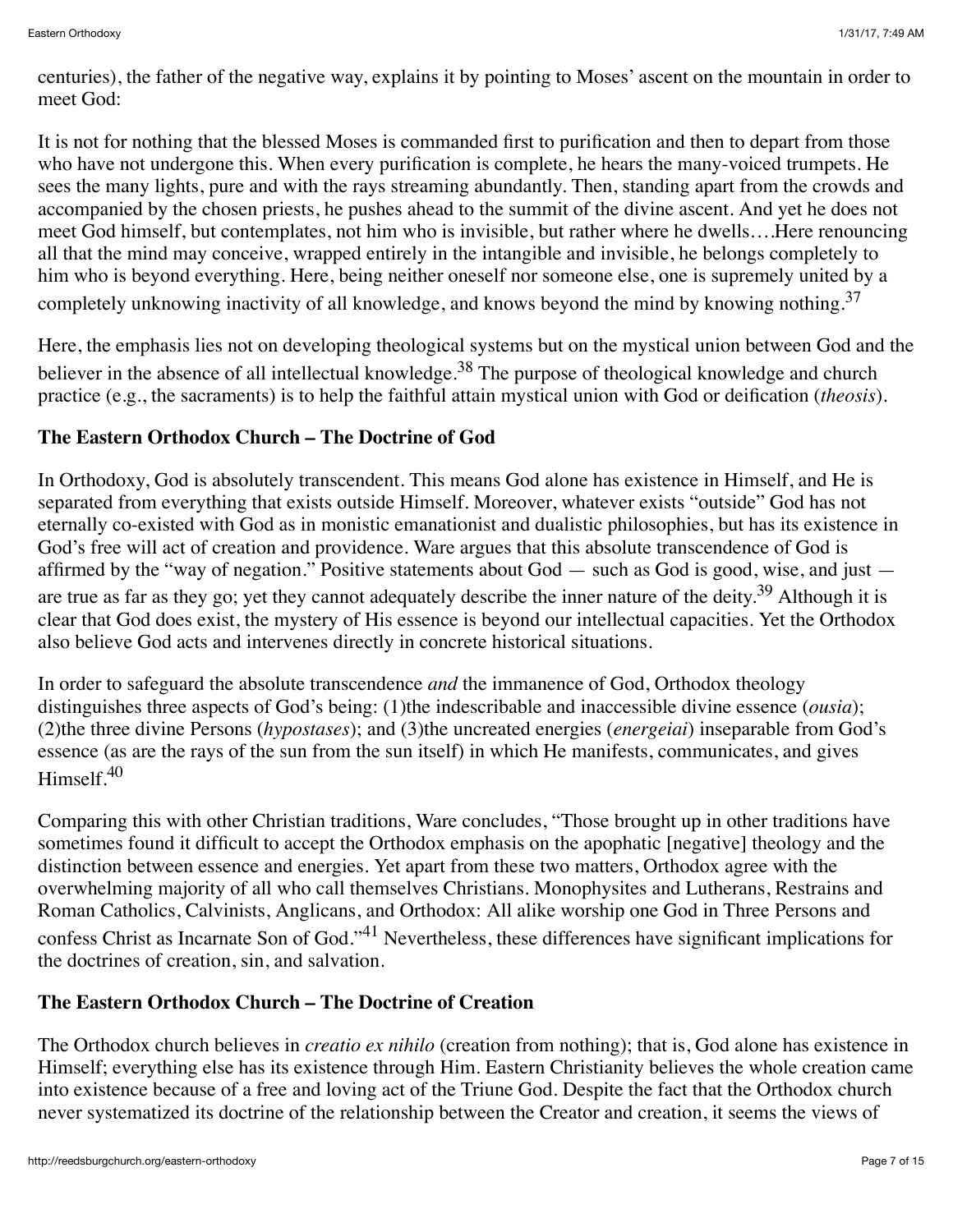Athanasius and Maximus the Confessor<sup>42</sup> are generally endorsed.

Athanasius distinguished between the *will* of God and the *nature* of God. Creation is an act of His will. God is free to create or not to create, and He remains transcendent to the world. By nature the Father generates the Son, who is not a creature but shares the same nature (*ousia*) with the Father.<sup>43</sup>

Divine nature and created nature are separate and dissimilar modes of existence. Creatures exist "by the grace of His grace, His will, and His word…so that they even cease to exist if the Creator so wishes."44 The doctrine of Creation as expressed by Athanasius leads to a distinction in God between His transcendent essence and His properties, such as power or goodness. As Meyendorff puts it, "Because *God is what he is,* He is not determined or in any way limited in what He *does*, not even by His own essence and being."<sup>45</sup> God's creative act brought into being another *nature* distinct from His own and worthy of God's love and concern and fundamentally "very good."

To express the relationship between the Creator and creation, Maximus borrowed the Neo-Platonic<sup>46</sup> concepts of *logos* and *logoi.* The divine *Logos* (Reason) is the center and the living unity of the *logoi* (reasons) of creation. The temporal existence of created beings centers in the one *Logos*. Every created thing is endowed with its "energy" or movement. Meyendorff asserts, "The proper movement of nature, however, can be fully itself only if [it] follows its proper goal (*skopos*), which consists in striving for God, entering into communion with Him, and thus fulfilling the *logos,* or divine purpose, through which and for which it is created."<sup>47</sup>

Creatures do not simply receive their form and diversity from God; He has also given them an energy of their own. This leads to the theory of the "double movement," that is, through the Divine *Logos* the Creator moves toward creation and through its *logoi* creation moves toward its Creator. In its natural condition creation is not opposed to God, but moves toward Him in order to participate in God's uncreated energies; that is, to be deified or to attain to its perfection. This co-operation reaches a special level in man, who was created in the image of God.

## **The Eastern Orthodox Church – Was Adam a Child or a Perfect Man?**

The presupposition underlying the Orthodox doctrine of man is that man was made for "participation" in God. The biblical account of creation of man after the *image* and the *likeness* of God is interpreted within Orthodoxy as indicating two different aspects of human beings. John of Damascus believed "the expression *according to the image* indicates rationality and freedom, while the expression *according to the likeness* indicates assimilation to God through virtue."<sup>48</sup>

The image (Greek: *icon*) of God signifies everything (free will, reason, moral responsibility) that separates man out from the animal creation and makes him a *person*. Moreover, Ware argues that the image means that "we are God's 'offspring' (Acts17:28), His kin; it means that between us and Him there is a point of contact, an essential similarity."49 The gulf between Creator and creation can thus be bridged. Proper use of this faculty for communion with God leads to *deification*.

Image, then, refers to that aspect God placed in people from the beginning. Likeness, on the other hand, is a goal toward which they must aim. Ware concludes, "However sinful a man may be, he never loses the image; but the likeness depends upon our moral choice, upon our 'virtue,' and so it is destroyed by sin."<sup>50</sup>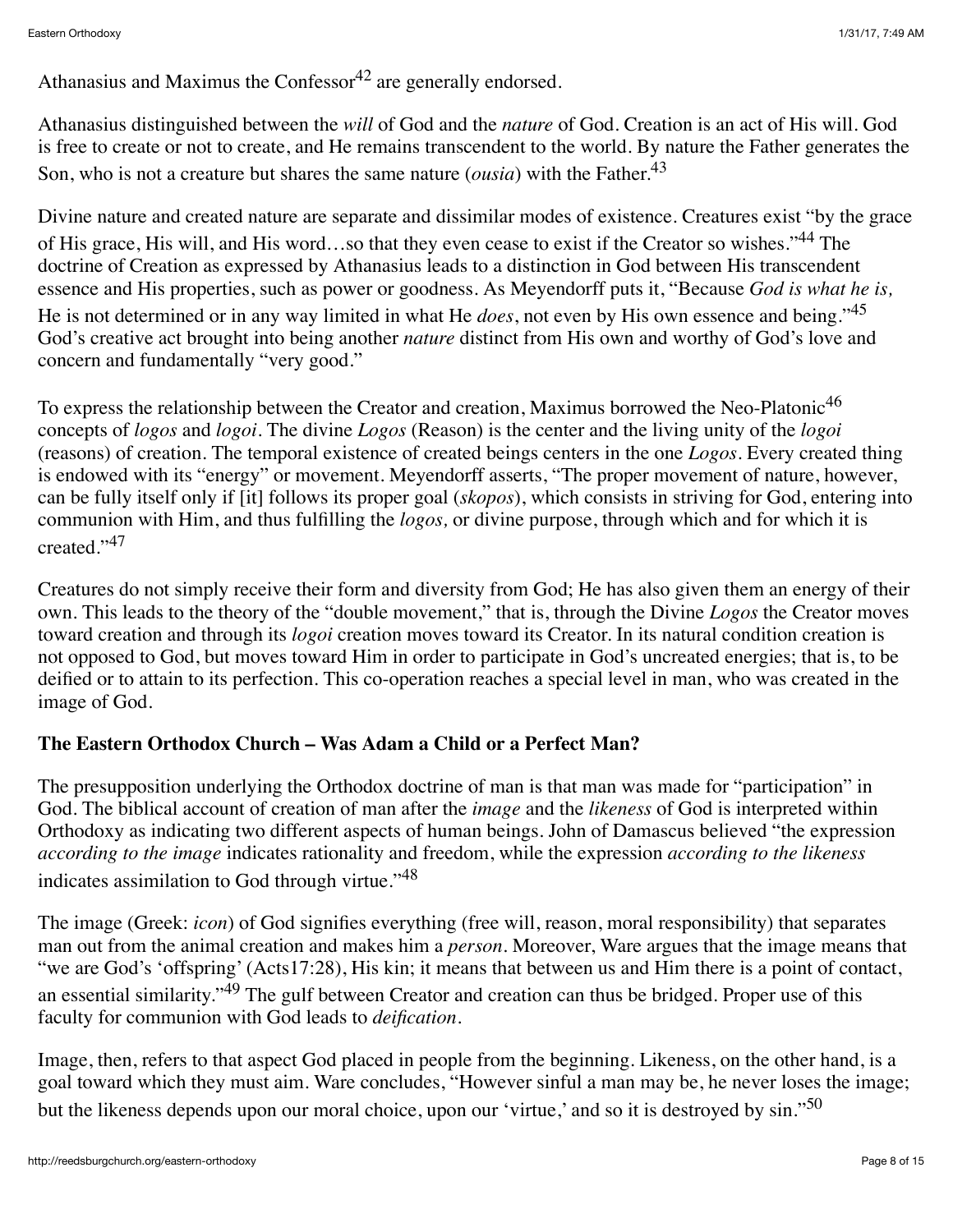Orthodoxy follows the third-century father Irenaeus, who believed that Adam "was a child, not yet having his understanding perfected. It was necessary that he should grow and so come to his perfection."<sup>51</sup> In other words, Adam was not a perfect human being but was endowed with the potential for perfection. Consequently, the doctrine of the Fall into sin is not as dramatic in Orthodoxy as in the Western tradition.

In order to explain their minimalist view of sin, Orthodox theologians distinguish between nature and person. Man's participation in God is always in accord with his nature. According to Maximus, man had to follow only the law of his own nature because it conforms to his true destiny to be in communion with God. As person, man has the freedom of moral choice, and this is the seat of the potential for sinning.<sup>52</sup>

According to Maximus, when man fell, Adam abandoned what was natural. Instead, under the devil's influence, man completely gave himself to his senses (freedom of choice) and consequently his relationship with God was affected. From here stem the first three capital evils: reason (*logos*) perverted into "ignorance" because man is isolated from God; desire perverted into sensual "self-love"; and temper perverted into hatred against one's neighbor.<sup>53</sup> The negative consequences of sin are many, including mortality.<sup>54</sup> Yet Maximus argues that sin does not corrupt nature (and natural will), although he admits a sort of contamination of the natural will, which could will only good before the Fall.

The rebellion of Adam and Eve against God was their personal sin. This resulted in no inherited guilt for their descendants. Although the Orthodox emphasize the unity of humankind, this unity includes only hereditary death and not inherited guilt. Sinfulness is a consequence of mortality. By becoming mortal, man acquired a greater urge to sin because he is subject to the needs of the body (food, drink, etc.) which are absent in immortal beings.<sup>55</sup> Byzantine tradition views mortality as a cosmic disease that holds humanity under its sway. Death makes sin inevitable and in this sense "corrupts" nature. But Meyendorff argues that "neither original sin nor salvation can be realized in an individual's life without involving his personal and free responsibility."56

#### **The Eastern Orthodox Church – Not Justification by Faith but Deification through the Energies**

Adam started like a child who was supposed to grow and become perfect.<sup>57</sup> God set Adam on the right path, but Adam's fall essentially consisted in his disobedience to the will of God. Adam's sin set up a barrier that man could never break down by his own efforts (not so much the legal barrier of sin as the existential barrier of mortality). Since man could not come to God, God came to man in the incarnation of Christ. The Incarnation (more so than the Atonement) reopened for man the path to God. Building upon Athanasius's statement that "God became man that we might be made god,"<sup>58</sup> the Orthodox church explains salvation not in terms of justification but as mystical union with God.

Since God is transcendent, one might ask how union with God is possible. According to the Orthodox doctrine of salvation, union with God according to essence (nature, *ousia*) *is* impossible. Only the three Persons of the Godhead are united to each other in the divine essence. If such a union were possible, God would no longer be Trinity, but myriads of persons (hypostases) since there would be many persons participating in His essence.<sup>59</sup> Furthermore, the Russian Orthodox theologian Vladimir Lossky argues that although we share the same human nature as Christ and receive in Him the name of sons of God, we do not ourselves become the Son. Consequently, we cannot be part of the Holy Trinity.<sup>60</sup> Union with God is proper to the Son alone.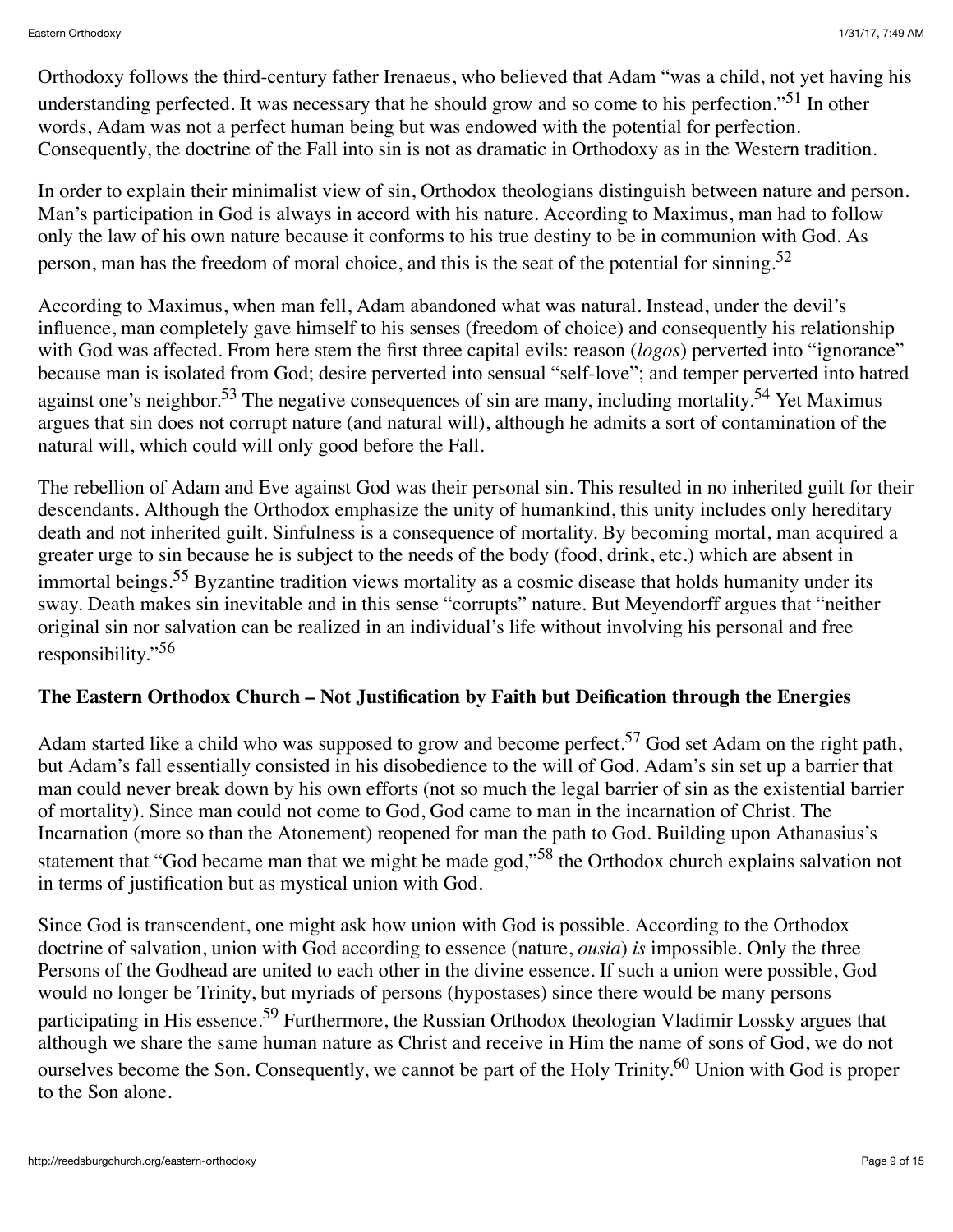The energies or divine operations, on the other hand, are forces inseparable from God's essence in which He manifests Himself and communicates. Mystical union with God, therefore, is man's way of participating in the divine energies. $61$ 

Lossky asserts that the divine energies are outpourings of the divine nature.<sup>62</sup> The energies represent God's mode of existence outside His inaccessible essence. According to this view, God has two modes of being in His essence and outside His essence. The uncreated energies proceed from His nature and are inseparable, just as the rays of sun would shine out from the solar disk whether or not there were any beings capable of receiving its light.<sup>63</sup>

The means whereby human beings participate in the divine energies are the sacraments and human effort.<sup>64</sup> The Orthodox stress on the sacraments as the means of deification (*theosis*) leads to the logical conclusion that *theosis* is impossible outside the church. Coniaris writes, "From the Church, Christ reaches out to us with the Sacraments to bring to us His grace and love. Every sacrament puts us in touch with Christ and applies to us the power of the Cross and the Resurrection. St.Leo the Great said, 'He who was visible as our Redeemer has now passed into the Sacraments.'...The Sacraments are the way to theosis."<sup>65</sup> Thus salvation or deification is possible only in and through the church, because "the Church and the Sacraments are the way to God, for the Church is in absolute reality the Body of Christ."<sup>66</sup>

One is not supposed to try to understand the mode in which the sacraments mediate the divine energies because they are *mysteries*. Consequently, the emphasis is laid upon participation in the sacraments and not upon a personal relationship with Christ mediated through the study of Scripture.<sup>67</sup>

Because the sacraments are *mysteries*, the Orthodox see no problem in the fact that during the patristic period the Eastern Fathers disagreed among themselves on the number and role of sacraments. Thus Theodore the Studite in the ninth century gives a list of six sacraments (baptism, the Eucharist, chrismation [the anointing of the newly baptized baby or convert], ordination, monastic tonsure, and the service of burial); Gregory Palamas named two (baptism and the Eucharist); and Nicholas Cabasilas listed three (baptism, chrismation, and the Eucharist). The "seven sacraments" appear in the Middle Ages under the Roman Catholic influence and include baptism, confirmation, the Eucharist, holy orders, matrimony, penance, and the anointing of the sick  $68$ 

When confronted with these discrepancies, the Orthodox take refuge in the belief that what matters is that God's saving energies are mediated to man in the church. It is enough for the faithful to know that the church mediates the energies and that outside it there is no salvation.<sup>69</sup>

Some Orthodox theologians lean toward the double-movement theory of Maximus and assert that the sacraments are not administered in a passive way: as God moves toward man, so man moves toward God.

Man responds to the divine energies with his own energy. Between the two energies there is a "synergy."<sup>70</sup> The Orthodox reject any doctrine of grace that might infringe on man's freedom. Man cannot achieve full fellowship with God without God's help; yet he must also play his part. The path to deification includes asceticism, prayer, contemplation, and good works. The Orthodox believe the faithful are further helped along the way by icons, relics, saints, and above all by the Virgin Mary. When asked about the biblical grounds for this doctrine, the Orthodox respond that these teachings were received from the Tradition.

# **The Eastern Orthodox Church – "COMING HOME" — TO WHAT?**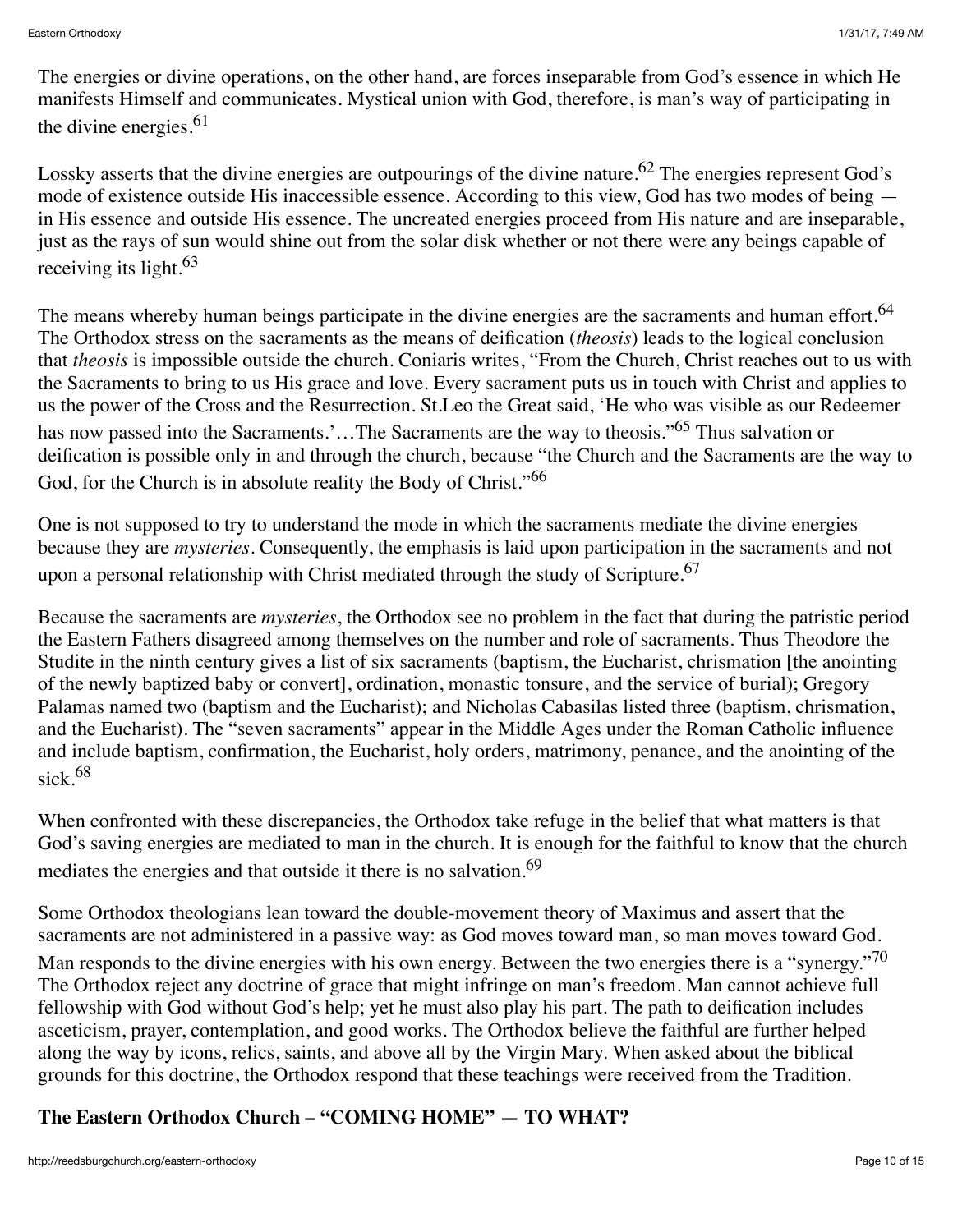Coming home," as Peter Gillquist puts it, is not a simple matter of arriving at the only true apostolic church, but rather a matter of choice between a number of Orthodox churches. Moreover, the Orthodox claim that they have preserved the Holy Tradition undistorted is contradicted by the disagreements between Orthodox theologians concerning Tradition.

Since man's perceptive and rational faculties are understood as barriers in the way of deification, the Orthodox believe they have to be abandoned. Yet under the influence of the Platonic and Neo-Platonic categories, they make philosophical distinctions between God's essence and energies. In teaching a mystical union between God and man, the Orthodox place the divine Persons into a kind of intermediary level between essence and energies.<sup>71</sup> This doctrine moves the three divine Persons a step back from the work of salvation. Particularly, the offices of the Son and the Holy Spirit fade into the background as the mystical union with God is realized through impersonal energies.

Aware of this problem, Orthodox theologian Timiadis argues, "To a certain extent the dissatisfaction expressed at the use by the early Fathers of Aristotelian terms, and notably the desire to make less use of terms such as essence and energies, is very understandable. Whatever arguments may be advanced in their favour, they still risk being misunderstood on account of their impersonal character…A God who is reluctant to be with us, who sends us alternative powers and energies, contradicts the very sense of Christ's Incarnation."<sup>72</sup>

The Orthodox view that Adam was a child and that his sin is to be understood merely as missing the road diminishes the gravity of sin and its consequences. Accordingly, Adam's descendants inherited corruption and mortality, but not guilt. Each child remains innocent until he or she personally sins. According to Orthodox belief, baptism imparts new and immortal life, and since Orthodoxy practices infant baptism it follows that repentance and faith are not essential. Salvation understood mystically as deification and not as forensic justification by faith obscures the biblical records about Christ's vicarious death.

Although it is clear from Peter Gillquist's writings that he and his colleagues do not have a clear understanding of the Orthodox faith in its complexity, their claims to have discovered the true apostolic faith can mislead others, whose search for religious experience is influenced by limited knowledge and the current American hunger for mystical realities. A close look at Orthodoxy can help both the sincere searchers and the Orthodox churches themselves to avoid adding members to a romanticized, idealized church of the Western imagination rather than the real Orthodox churches.

#### **notes**

1. Peter E. Gillquist, *Becoming Orthodox: A Journey to the Ancient Christian Faith*, rev ed. ( Ben Lomond, CA: Conciliar Press,1992),175.

2. Maximus Agiorgoussis, "Foreword to the Revised Edition," in Gillquist, viii-ix.

3. Ibid., 4.

4. Ibid., 174.

5. See Bradley Nassif, "Evangelical Denomination Gains Official Acceptance into the Orthodox Church," *Christianity Today,* 6 February 1987, 40, and Frank Schaeffer, *Dancing Alone: The Quest for Orthodox Faith in the Age of False Religions* (Brookline, MA: Holy Cross Orthodox Press, 1994), 310-15.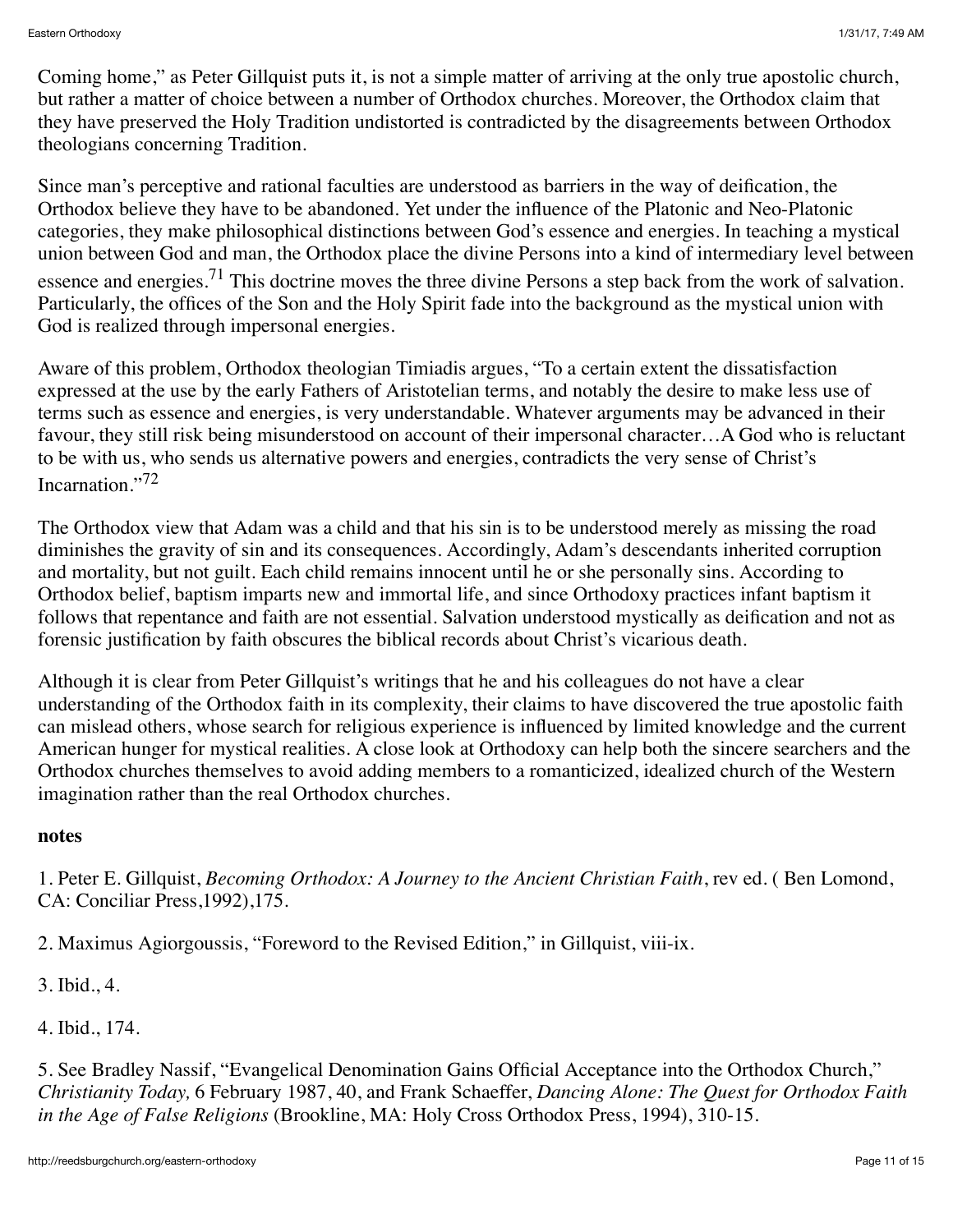6. Gillquist, 57.

7. See I. Bria, *The Sense of Ecumenical Tradition* (Geneva: WCC, 1991), 5-12.

8. See T. Ware, *The Orthodox Church* (Harmondsworth, Middlesex, England: Penguin Books, 1963), 9-16.

9. T. Weber, "Looking for Home: Evangelical Orthodoxy and the Search for the Original Church," in *New Perspectives on Historical Theology: Essays in Memory of John Meyendorff*, ed. Bradley Nassif (Grand Rapids: Eerdmans,1996), 119.

10. Schaeffer, 298-311.

11. Quoting Meyendorff in *The Orthodox Church,* 192.

12. Ware, 204.

13. C. Konstantinidis, "The Significance of the Eastern and Western Traditions within Christendom," in *The Orthodox Church in the Ecumenical Movement,* ed. C. Patalos (Geneva: WCC, 1978), 222.

14. Phillip Schaff, ed., The *Creeds of Christendom*, vol. 2 (Grand Rapids: Baker Book House, 1985), 80,82.

15. *1962 Almanac* (New York: Greek Archdiocese of North and South America, 1962), 195**.**

16. Konstantinidis, 222.

17. Ibid.

18. Archbishop Michael, "Orthodox Theology," *The Greek Theological Review* 3 (Summer 1957): 13.

19. "The Agreed Statement Adopted by the Anglican-Orthodox Joint Doctrinal Commission at Moscow, 26 July to 2 August 1976," in *Anglican-Orthodox Dialogue,* ed. K. Ware and C. Davey (London: SPCK, 1977), 84.

20. K. Ware, "The Exercise of Authority in the Orthodox Church," *Ecclesia kai Theologia*, 946-47.

21. E. Clapsis, "Prolegomena to Orthodox Dogmatics: Bible and Tradition," *Diakonia* 16 (1981): 18.

22. G. Florovsky, "The authority of the Ancient Councils," in *Bible, Church, Tradition: An Eastern Orthodox View* (Belmont, CA: Nordland Publishing Company, 1972), 103.

23. Konstantinidis, 224.

24. Archbishop Michael, 13.

25. Bria (42) affirms that the history of the Orthodox church demonstrates how cultural context, missionary environment, forms of establishment, and other factors influence the reception or rejection of Christian tradition.

26. T. Ware, 207-15.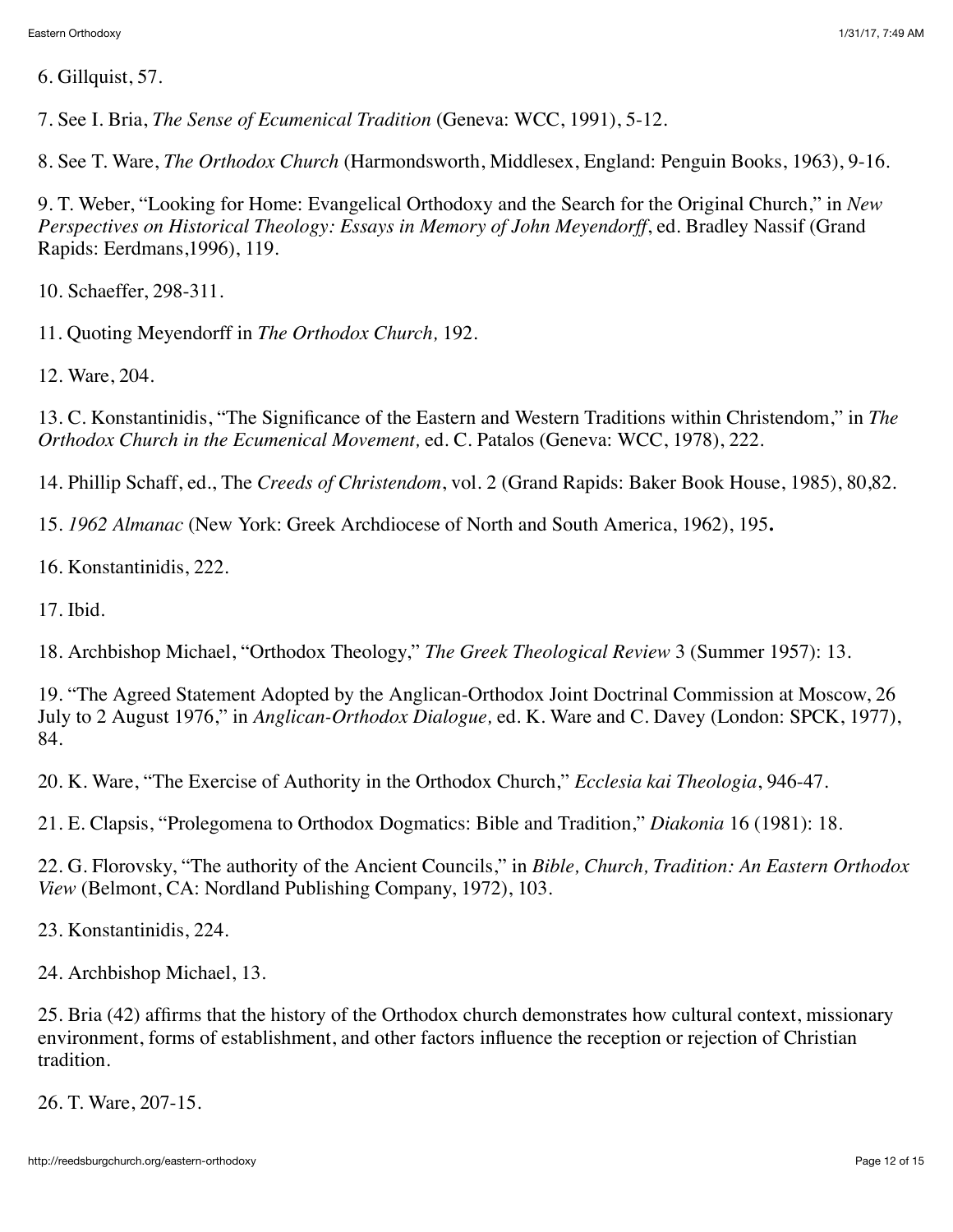27. Ibid., 207-12.

28. Ibid., 213-14.

29. "The Moscow Agreed Statement," 84.

30. Clapsis, 26.

31. John Meyendorff, *Catholicity and the Church* (Crestwood, NY: St. Vladimir's Seminary Press, 1983), 100.

32. T. Ware, 205.

33. See Gerhard O.Forde, *Justification by Faith — A Matter of Death and Life* (Philadelphia: Fortress Press, 1982), 43.

34. S. Grenz, *Theology for the Community of God* (Nashville: Broadman and Holman,1994), 528-99.

35. V. Lossky, *In the Image and the Likeness of God*, ed. J.H.Erickson (Crestwood, NY: St. Vladimir's Seminary Press, 1985), 13.

36. Bishop Maximus Aghiorgoussis, "East Meets West: Gifts of the Eastern Tradition to the Whole Church," *St. Vladimir's Theological Quarterly* 37 (1993*)*: 4.

37. Pseudo-Dionysius, *The Mystical Theology* I 31000C-1001A in *The Complete Works,* tr. C. Luibheid (London: SPCK, 1987), 136-37.

38. Aghiorgoussis, "East Meets West," 4.

39. T. Ware, 217.

40. Gregory Palamas, *Capita physica, theologica, moralia, et practica* 79PG1501173B; 11PG1501197A.

41. T. Ware, *The Orthodox Church,*218.

42. A Greek theologian and ascetic who served as Imperial Secretary under Emperor Heraclius, Maximus the Confessor (c. 580-662) was a determined opponent of Monothelitism — the belief that Jesus had only one will.

43. Athanasius, *Contra Arianos,* III, 60; PG26: 448-49.

44. Ibid., I, 20; PG26: 55A.

45. John Meyendorff, *Byzantine Theology: Historical Trends and Doctrinal Themes* (New York: Fordham University Press, 1983), 130.

46. Neo-Platonism believed that the One (Absolute) lies beyond all experience. The One can be known by man only by the method of abstraction. Man must gradually divest his experience of all that is specifically human, so that in the end, when all attributes have been removed, only God (the One) is left.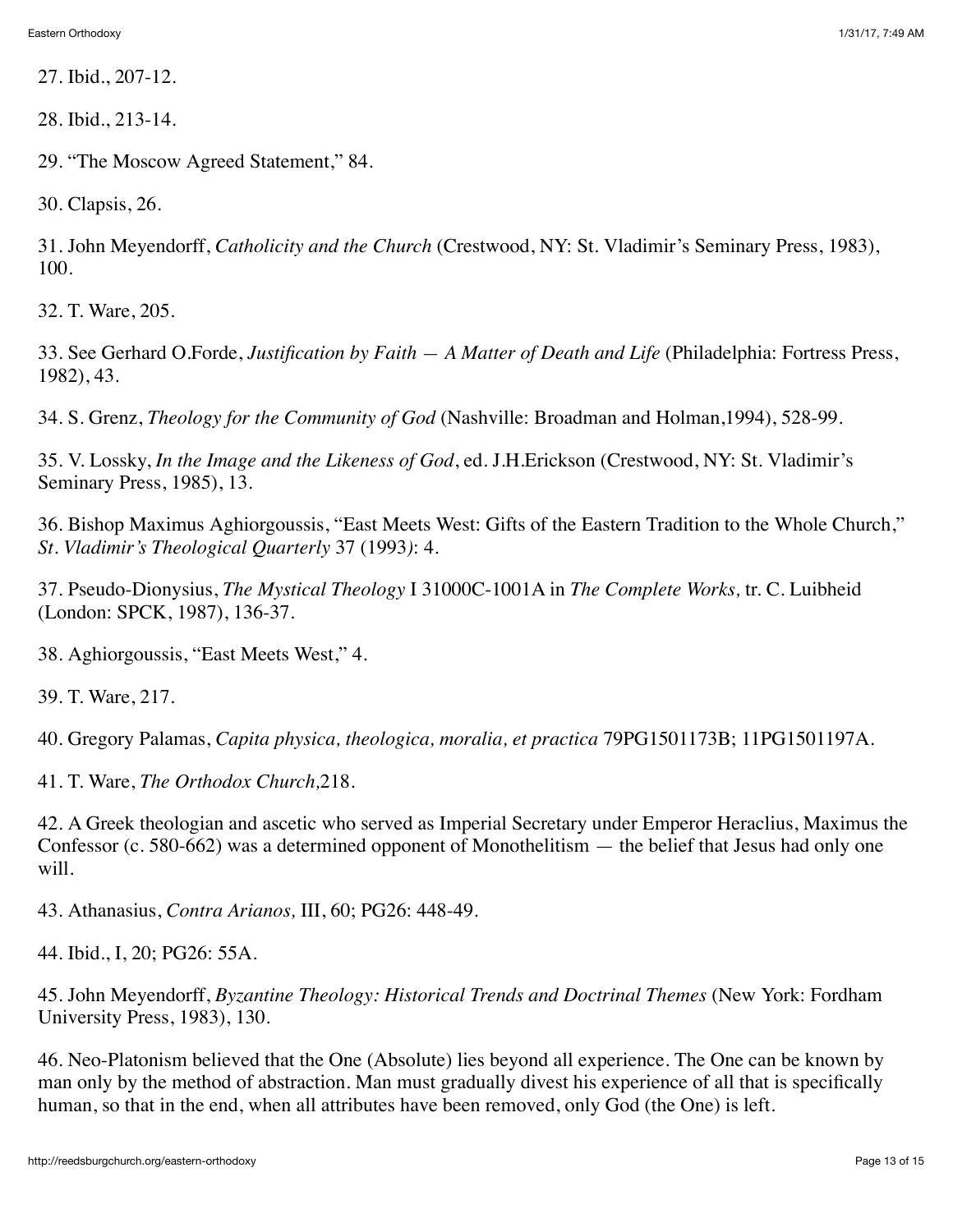47. Meyendorff, *Byzantine Theology*, 138.

48. John of Damascus, *On the Orthodox Faith,* II, 12 (*G.*XCIV, 920 B).

49. Ware, 224.

50. Ibid.

51. Irenaeus, *Demonstration of the Apostolic Preaching*, 12, as found in J.N.D. Kelly, *Early Christian Doctrines*, 4th ed. (London: Adam & Charles Black, 1968), 171.

52. Maximus the Confessor, *Epistles* 6.

53. C. Laga and C. Steel, eds., *Maximi Confessoris ad Thalassium I, questiones I-LV, una cum latina interpretatione Ianis Scottae Eriugenaee iuxta posita* (Thrnhout-Brepols: Leuven University Press, 1990), 29.

54. Maximus the Confessor, *The Ascetic Life: The Four Centuries on Charity*, PG90, 912 A.

55. Meyendorff, *Byzantine Theology*, 145.

56. Ibid., 144.

57. Irenaeus, 12.

58. Athanasius, *On the Incarnation*, 54.

59. V.Lossky, *The Mystical Theology of the Eastern Church* (London: James Clark, 1973), 69–70.

60. Ibid., 70.

61. Ibid., 71.

62. Ibid., 73.

63. Ibid., 74.

64. C. Tsirpanlis, *Introduction to Eastern Patristic Thought and Orthodox Theology* (Collegeville, MN: The Liturgical Press, 1991), 150? 62.

65. A. Coniaris, *Introducing the Orthodox Church: Its Faith and Life* (Minneapolis: Light and Life, 1982), 123.

66. John Meyendorff, *St.Gregory Palamas and Orthodox Spirituality* (Crestwood, NY: St. Vladimir's Seminary Press, 1974), 140.

67. Tsirpanlis, 107.

68. Meyendorff, *Byzantine Theology*, 191-92.